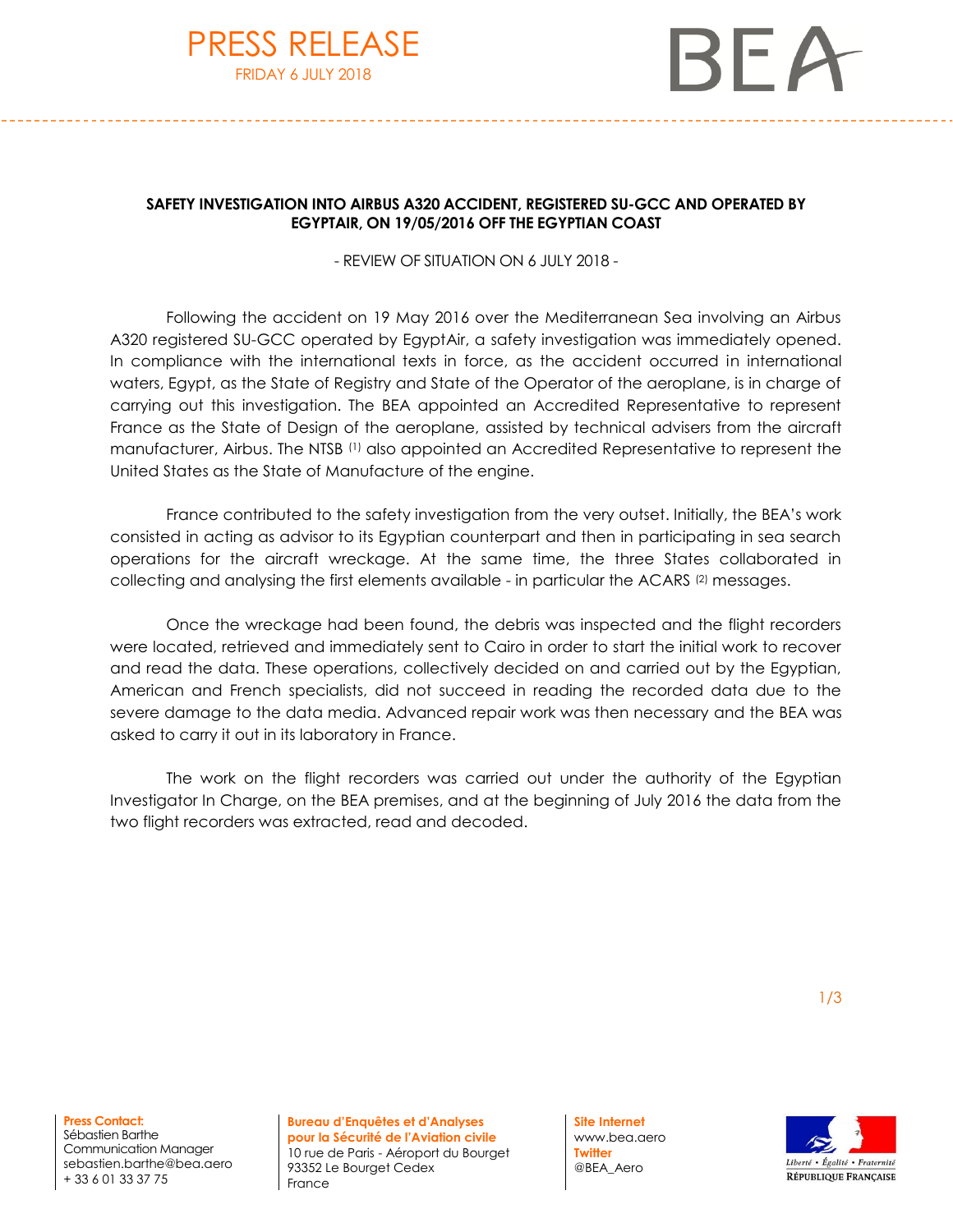## PRESS RELEASE FRIDAY 6 JULY 2018

BF A

During this work, the Egyptian authorities published the following elements about the accident:

- The flight recorders stopped operating while the aircraft was in cruise at an altitude of *37,000 feet;*
- *The aircraft systems sent ACARS messages indicating the presence of smoke in toilets and the avionics bay;*
- *The data from the data recorder confirms these messages;*
- *The playback of the cockpit voice recorder reveals, in particular, that the crew mentioned the existence of a fire on board;*
- *Several pieces of debris were retrieved from the accident site. Some of these had signs of having been subject to high temperatures, and traces of soot.*

Once the data from the flight recorders had been retrieved, the Egyptian authorities continued their work in Egypt.

In addition, the BEA had collected the following elements:

- *A signal from an emergency locator transmitter was sent at 00:37 (source CNES (3) ) i.e. around eight minutes after the transmission of the last ACARS message;*
- *Data from a Greek primary radar (sent by the Greek authorities to the BEA) shows that the aeroplane had descended in a turn until collision with the surface of the water.*

Based on these elements, the BEA considers that the most likely hypothesis is that a fire broke out in the cockpit while the aeroplane was flying at its cruise altitude and that the fire spread rapidly resulting in the loss of control of the aeroplane.

For its part, the BEA's Egyptian counterpart announced in December 2016, the discovery of traces of explosive on human remains. It stated that, in accordance with Egyptian legislation, this finding led it to transfer the file to the Egyptian Attorney General who would from now on be responsible for carrying out the investigation.

The BEA's proposals concerning further work on the debris and recorded data were not, as far as the BEA knows, followed up. The technical elements of the investigation already collected by Egypt, including those provided by the BEA, are protected by the Egyptian judicial investigation.

**Press Contact:** Sébastien Barthe Communication Manager sebastien.barthe@bea.aero + 33 6 01 33 37 75

**Bureau d'Enquêtes et d'Analyses pour la Sécurité de l'Aviation civile** 10 rue de Paris - Aéroport du Bourget 93352 Le Bourget Cedex France

**Site Internet** www.bea.aero **Twitter** @BEA\_Aero